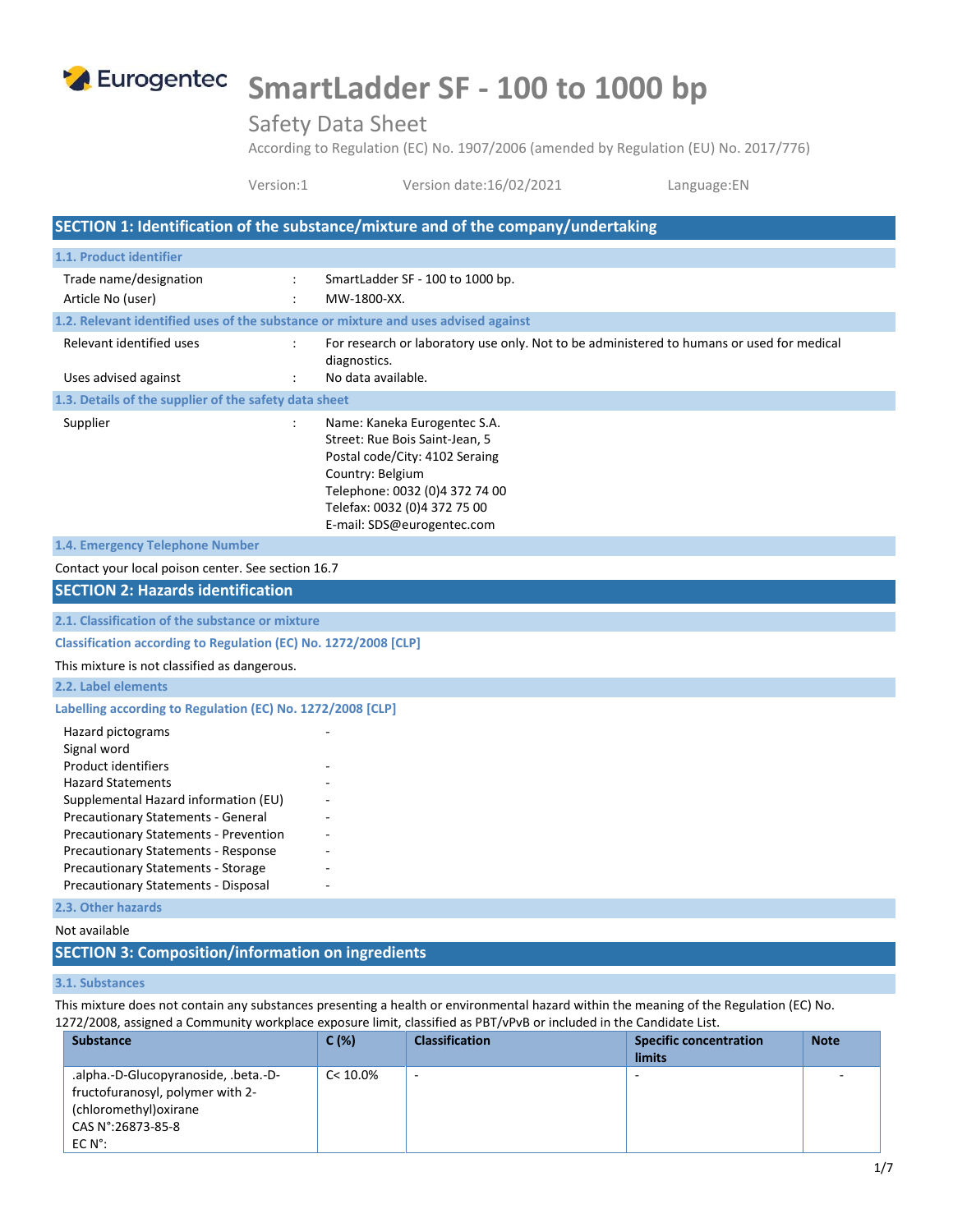| IDX N°:       |  |  |  |
|---------------|--|--|--|
| $\sim$ $\sim$ |  |  |  |

The mixture does not contain any substances classified as Substances of Very High Concern (SVHC) by the European CHemicals Agency (ECHA) under article 57 of REACH: http://echa.europa.eu/fr/candidate-list-table.

#### **3.3. Remark**

#### Not available

| <b>SECTION 4: First aid measures</b>                                                           |                                                                                                                                                                                                                                                                                     |
|------------------------------------------------------------------------------------------------|-------------------------------------------------------------------------------------------------------------------------------------------------------------------------------------------------------------------------------------------------------------------------------------|
| 4.1. Description of first aid measures                                                         |                                                                                                                                                                                                                                                                                     |
| General information<br>Following inhalation<br>Following skin contact<br>Following eye contact | When in doubt or if symptoms are observed, get medical advice.<br>No special measures are necessary. Provide fresh air.<br>Wash with soap and water.<br>In case of eye irritation consult an ophthalmologist. Rinse immediately carefully and thoroughly<br>with eye-bath or water. |
| Following ingestion<br>Self-protection of the first aider                                      | IF SWALLOWED: Rinse mouth. Do NOT induce vomiting.<br>No special measures are necessary.                                                                                                                                                                                            |
| 4.2. Most important symptoms and effects, both acute and delayed                               |                                                                                                                                                                                                                                                                                     |
|                                                                                                | The most important known symptoms and effects are described in the labelling (see section 2.2) and/or in section 11.                                                                                                                                                                |
|                                                                                                | 4.3. Indication of any immediate medical attention and special treatment needed                                                                                                                                                                                                     |
| Notes for the doctor                                                                           | Treat symptomatically.                                                                                                                                                                                                                                                              |
| <b>SECTION 5: Firefighting measures</b>                                                        |                                                                                                                                                                                                                                                                                     |
| 5.1. Extinguishing media                                                                       |                                                                                                                                                                                                                                                                                     |
| Suitable extinguishing media<br>Unsuitable extinguishing media                                 | Foam. Extinguishing powder. Carbon dioxide (CO2). Sand.<br>Strong water jet.                                                                                                                                                                                                        |
| 5.2. Special hazards arising from the substance or mixture                                     |                                                                                                                                                                                                                                                                                     |
| Formation of toxic gases is possible during heating or in case of fire.                        |                                                                                                                                                                                                                                                                                     |
| 5.3. Advice for firefighters                                                                   |                                                                                                                                                                                                                                                                                     |
|                                                                                                | Wear a self-contained breathing apparatus and chemical protective clothing.                                                                                                                                                                                                         |
| 5.4. Additional information                                                                    |                                                                                                                                                                                                                                                                                     |

Do not inhale vapors and fumes. Co-ordinate fire-fighting measures to the fire surroundings. Move undamaged containers from immediate hazard area if it can be done safely. Use caution when applying carbon dioxide in confined spaces. carbon dioxide can displace oxygen. Use water spray jet to protect personnel and to cool endangered containers. Collect contaminated fire extinguishing water separately. Do not allow entering drains or surface water.

#### **SECTION 6: Accidental release measures**

**6.1. Personal precautions, protective equipment and emergency procedures**

#### No special measures are necessary.

**6.2. Environmental precautions**

Ensure that waste is collected and contained. Contain leaks or spills within cabinets with removable trays.

**6.3. Methods and material for containment and cleaning up**

Treat the recovered material as prescribed in the section on waste disposal. Collect in closed and suitable containers for disposal. Absorb with liquid-binding material ( e.g. sand, diatomaceous earth, acid- or universal binding agents). Wipe up with absorbent material (eg. cloth, fleece).

**6.4. Reference to other sections**

Safe handling: see section 7. Disposal: see section 13. Personal protection equipment: see section 8.

**6.5. Additional information**

Not available

**SECTION 7: Handling and Storage**

**7.1. Precautions for safe handling**

**PROTECTIVE MEASURES**

No special measures are necessary.

**Advices on general occupational hygiene**

Wash hands before breaks and after work.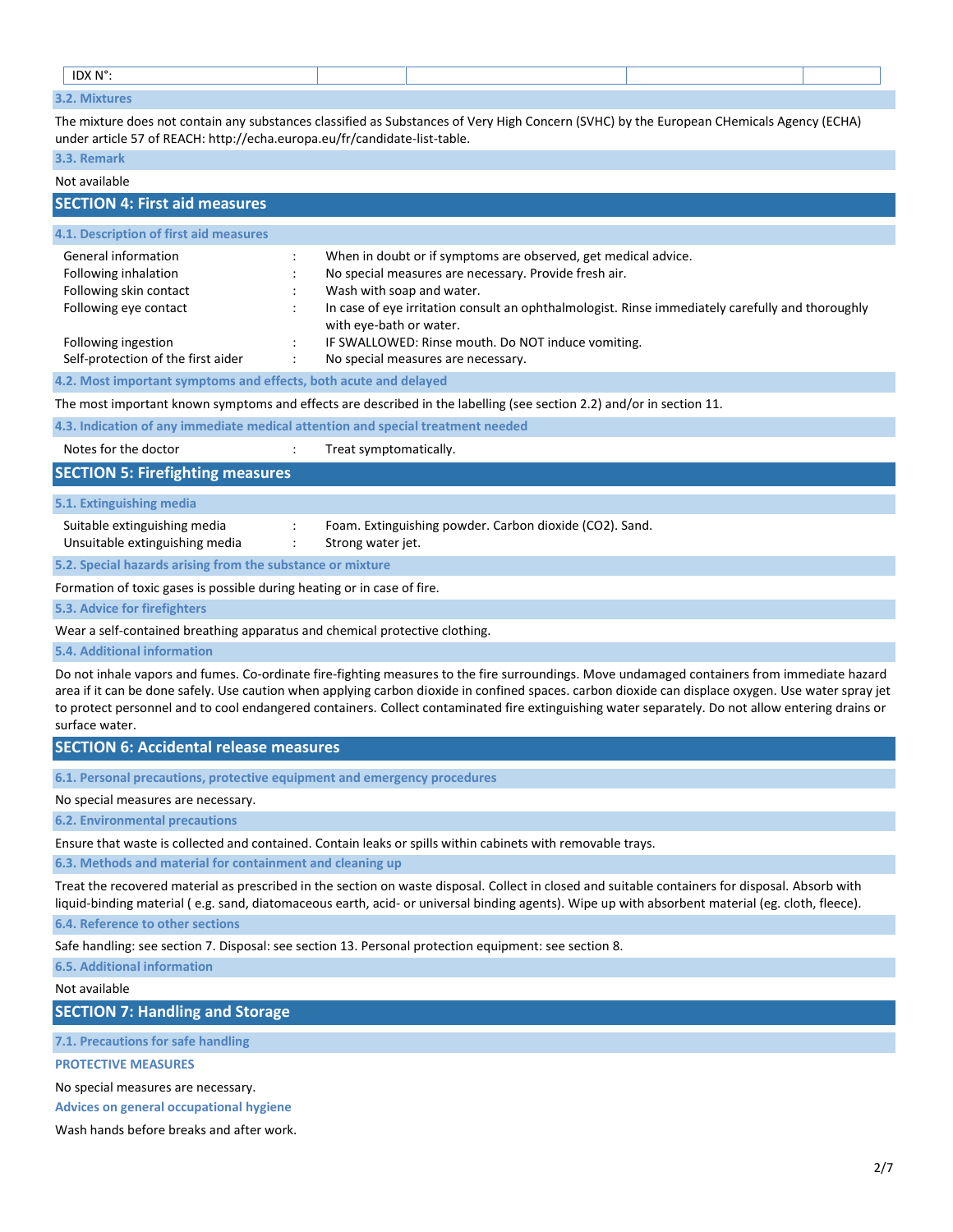#### Remove contaminated, saturated clothing.

**7.2. Conditions for safe storage, including any incompatibilities**

Keep container tightly closed in a dry, cool, and well-ventilated place. Keep container in upright position in order to prevent leakage. Store at -20°C.

**7.3. Specific end uses**

Apart from the uses mentioned in section 1.2 no other specific uses are stipulated.

# **SECTION 8: Exposure controls/personal protection**

#### **8.1. Control parameters**

Does not contain substances above concentration limits fixing an occupational exposure limit. Not available

**8.2. Exposure controls**

# Appropriate engineering controls

See section 7. No additional measures necessary.<br>Recently protection equipment

| Personal protection equipment |
|-------------------------------|
|                               |
| Eve/face protection           |

| Eye/face protection    | Suitable eye protection: Dust protection eye glasses         |
|------------------------|--------------------------------------------------------------|
| Skin protection        | Hand protection: Disposable gloves                           |
|                        | Body protection: Lab coat.                                   |
| Respiratory protection | Suitable respiratory protection apparatus: No data available |
|                        |                                                              |

#### **Environmental exposure controls**

#### No special measures are necessary.

**8.3. Additional information**

#### Not available

# **SECTION 9: Physical and chemical Properties**

| 9.1. Information on basic physical and chemical properties |                 |
|------------------------------------------------------------|-----------------|
| Physical state:                                            | Liquid          |
| Colour:                                                    | Blue            |
| Odour:                                                     | <b>Odorless</b> |
| Odour threshold:                                           | Not available   |
| pH:                                                        | Not available   |
| Melting point/freezing point:                              | Not available   |
| Initial boiling point and boiling range:                   | Not available   |
| Flash point:                                               | Not available   |
| Evaporation rate:                                          | Not available   |
| Flammability:                                              | Not available   |
| Upper/lower flammability or explosive                      | Not available   |
| limits:                                                    |                 |
| Vapour pressure:                                           | Not available   |
| Vapour density:                                            | Not available   |
| Relative density:                                          | Not available   |
| Solubility(ies):                                           | Not available   |
| Partition coefficient: n-octanol/water (Log                | Not available   |
| KOC):                                                      |                 |
| Auto-ignition temperature:                                 | Not available   |
| Decomposition temperature:                                 | Not available   |
| Viscosity:                                                 | Not available   |
| Explosive properties:                                      | Not available   |
| Oxidising properties:                                      | Not available   |

**9.2. Other safety information**

Not available

#### **SECTION 10: Stability and Reactivity**

#### **10.1. Reactivity**

No data available.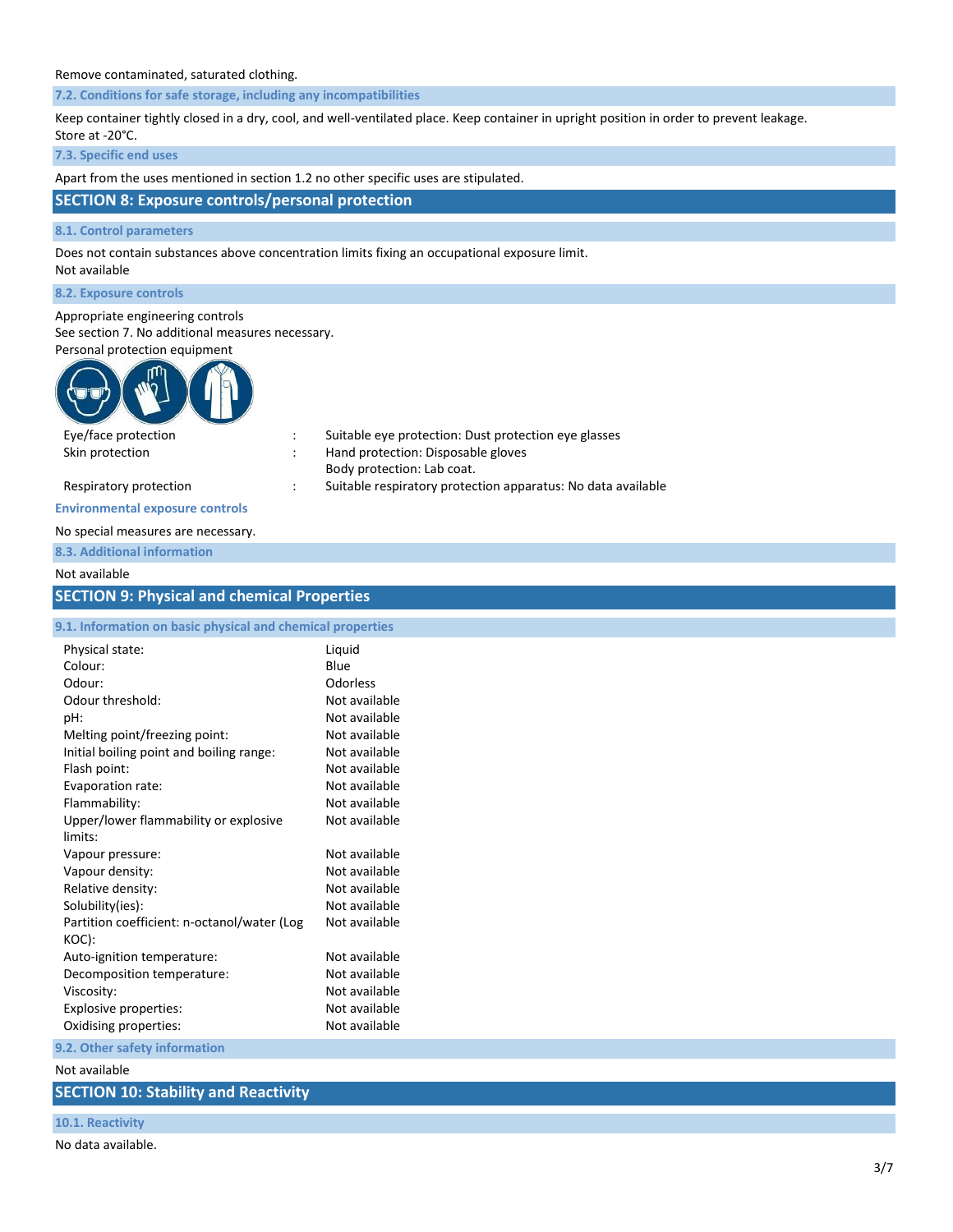| 10.2. Chemical stability                     |
|----------------------------------------------|
| Not available                                |
| 10.3. Possibility of hazardous reactions     |
| Not available                                |
| 10.4. Conditions to avoid                    |
| No data available.                           |
| 10.5. Incompatible materials                 |
| No data available.                           |
| 10.6. Hazardous decomposition products       |
| Not available                                |
| 10.7. Additional information                 |
| Not available                                |
| <b>SECTION 11: Toxicological information</b> |
|                                              |
| 11.1. Acute oral toxicity                    |
| <b>Data for mixture</b>                      |
| Not available<br><b>Substances</b>           |
| Not available                                |
| 11.2. Acute skin toxicity                    |
| <b>Data for mixture</b>                      |
| Not available                                |
| <b>Substances</b>                            |
| Not available                                |
| 11.3. Acute inhalation toxicity              |
| <b>Data for mixture</b>                      |
| Not available<br><b>Substances</b>           |
| Not available                                |
| 11.4. Skin corrosion                         |
| <b>Data for mixture</b>                      |
| Not available                                |
| <b>Substances</b>                            |
| Not available                                |
| 11.5. Eye damage                             |
| <b>Data for mixture</b>                      |
| Not available<br><b>Substances</b>           |
| Not available                                |
| 11.6. Skin sensitisation                     |
| <b>Data for mixture</b>                      |
| Not available                                |
| <b>Substances</b>                            |
| Not available                                |
| <b>11.7. STOT RE</b>                         |
| <b>Data for mixture</b>                      |
| Not available<br><b>Substances</b>           |
| Not available                                |
| <b>11.8. STOT SE</b>                         |
| <b>Data for mixture</b>                      |
| Not available                                |
| <b>Substances</b>                            |
| Not available                                |
| <b>11.9. STOT RE</b>                         |
| <b>Data for mixture</b>                      |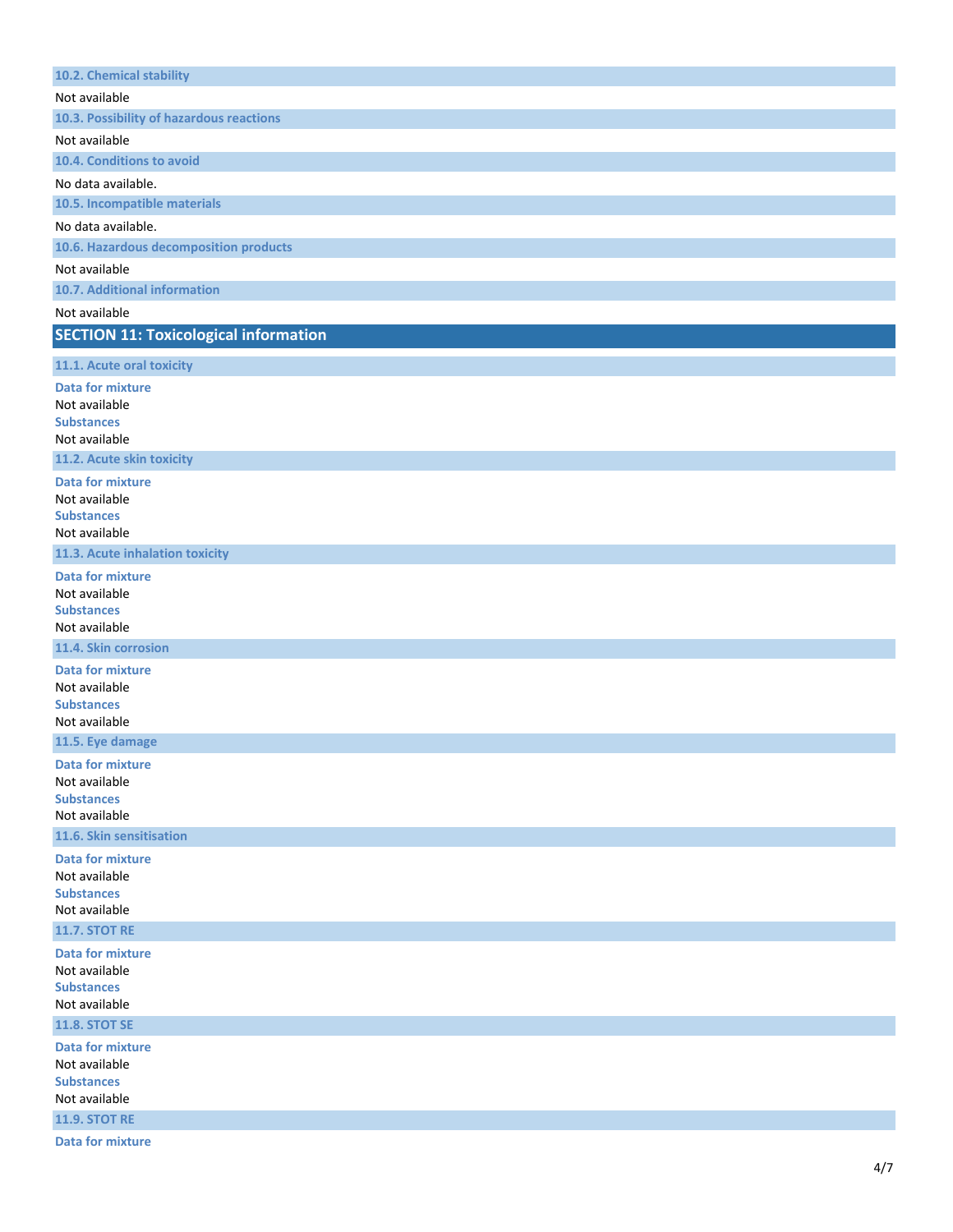| Not available                                                     |
|-------------------------------------------------------------------|
| <b>Substances</b>                                                 |
| Not available                                                     |
| 11.10. Carcinogenicity                                            |
| <b>Data for mixture</b>                                           |
| Not available                                                     |
| <b>Substances</b>                                                 |
| Not available<br>11.11. Reproductive and Developmental Toxicity   |
| <b>Data for mixture</b>                                           |
| Not available                                                     |
| <b>Substances</b>                                                 |
| Not available                                                     |
| 11.12. Genotoxicity                                               |
| <b>Data for mixture</b>                                           |
| Not available                                                     |
| <b>Substances</b><br>Not available                                |
| 11.13. In vitro genotoxicity                                      |
| <b>Data for mixture</b>                                           |
| Not available                                                     |
| <b>Substances</b>                                                 |
| Not available                                                     |
| 11.14. Respiratory sensitisation                                  |
| <b>Data for mixture</b>                                           |
| Not available<br><b>Substances</b>                                |
| Not available                                                     |
| <b>Additional information</b>                                     |
| Not available                                                     |
| <b>SECTION 12: Ecological information</b>                         |
| 12.1. Toxicity                                                    |
| Based on available data, the classification criteria are not met. |
| 12.2. Persistence and degradability                               |
| The product has not been tested.                                  |
| 12.3. Bioaccumulative potential                                   |
| The product has not been tested.                                  |
| 12.4. Mobility in soil                                            |
| The product has not been tested.                                  |
| 12.5. Results of PBT and vPvB assessment                          |
| No data available.                                                |
| 12.6. Other adverse effects                                       |
| No data available.                                                |
| 12.7. Additional ecotoxicological information                     |
| Not available                                                     |
| <b>SECTION 13: Disposal considerations</b>                        |

**13.1. Waste treatment methods**

#### **Product/Packaging disposal**

The allocation of waste identity numbers/waste descriptions must be carried out according to the EEC, specific to the industry and process. Dispose of waste according to applicable legislation.

Non-contaminated packages must be recycled or disposed of.

Contaminated packing must be completely emptied and can be reused after proper cleaning.

Packing which cannot be properly cleaned must be disposed of.

Dispose of waste according to applicable legislation.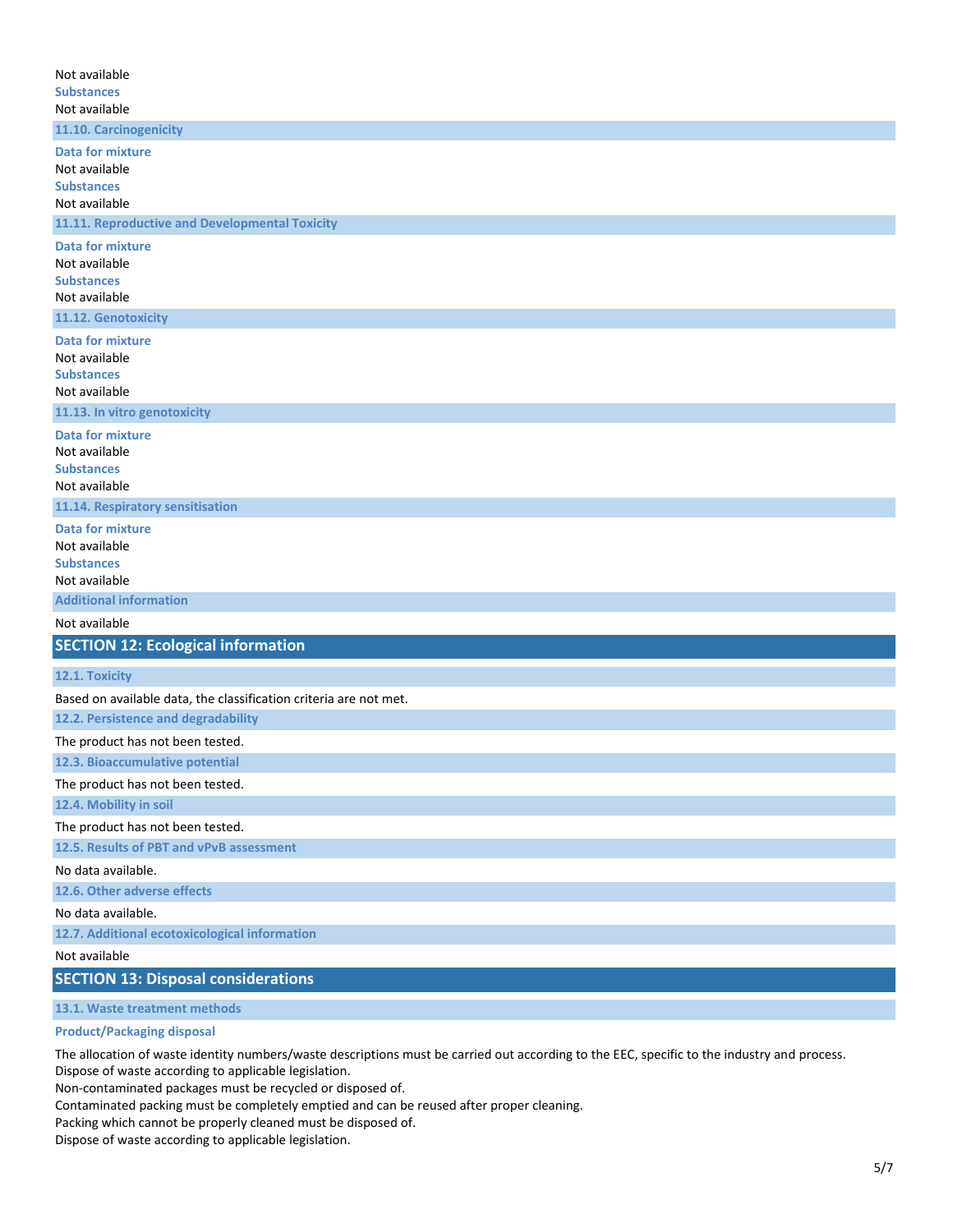#### For recycling, contact manufacturer.

# **13.2. Additional information**

# Not available

#### **SECTION 14: Transport information**

|                                  | Land transport<br>(ADR/RID) | Inland waterway<br>transport (ADN) | Sea transport<br>(IMDG) | Air transport (ICAO-<br>TI/IATA-DGR) |
|----------------------------------|-----------------------------|------------------------------------|-------------------------|--------------------------------------|
| 14.1. UN number                  |                             |                                    |                         |                                      |
| 14.2. UN proper shipping name    |                             |                                    |                         |                                      |
| 14.3. Transport hazard class(es) |                             |                                    |                         |                                      |
| <b>Class or Division</b>         |                             |                                    |                         |                                      |
| Hazard label(s)                  |                             |                                    |                         |                                      |
| 14.4. Packing group              |                             |                                    |                         |                                      |

**14.5. Environmental hazards**

#### Not regulated.

**14.6. Special precautions for user**

#### Not regulated.

**14.7. Transport in bulk according to Annex II of MARPOL 73/78 and the IBC Code**

#### Not regulated.

**14.8. Additional information**

#### Not available

**SECTION 15: Regulatory information**

#### **15.1. Safety, health and environmental regulations/legislation specific for the substance or mixture**

This SDS has been established in accordance with REACH regulation, including its amendments: REACH Regulation (EC) No 1907/2006. This SDS has been established in accordance with CLP regulation, including its amendments: CLP Regulation EC No. 1272/2008. Not available

#### **15.2. Chemical Safety Assessment**

For this substance/mixture a chemical safety assessment is not required. No Chemical Safety Assessment has been carried out for this substance/mixture by the supplier. For this substance/mixture a chemical safety assessment has been elaborated. For this mixture, the relevant data of the Substances' Chemical safety assessment are integrated in the sections of the SDS.

**15.3. Additional information**

Not available

#### **SECTION 16: Other information**

| Creation date: | 16/02/2021 |
|----------------|------------|
| Version date:  | 16/02/2021 |
| Printing date: | 16/02/2021 |

**16.1. Indication of changes**

Not applicable (first edition of the MSDS).

**16.2. Abbreviations and acronyms**

CAS: Chemical Abstract Service Number. IATA: International Air Transport Association. IMDG: International Maritime Dangerous Goods Code. DPD Dangerous Preparation Directive. UN number: United Nations number. No EC: European Commission Number. ADN/ADNR: Regulations concerning the transport of dangerous substances in barges on the waterways. ADR/RID: European Agreement concerning the International Carriage of Dangerous Goods by Road/Regulations concerning the international carriage of dangerous goods by rail. CLP: Classification, labeling and packaging. VPvB: very persistent and very bioaccumulative substances.

**16.3. Key literature references and sources for data**

No data available.

**16.4. Classification for mixtures and used evaluation method according to regulation (EC) 1272/2008 [CLP]**

Classification of the mixture is in accordance with the evaluation method described in Regulation (EC) No 1272/2008.

**16.5. Relevant R-, H- and EUH-phrases (Number and full text)Not available**

**16.6. Training advice**

Refer to Sections 4, 5, 6, 7 and 8 of this safety data sheet.

**16.7. Additional information**

Emergency phone number: